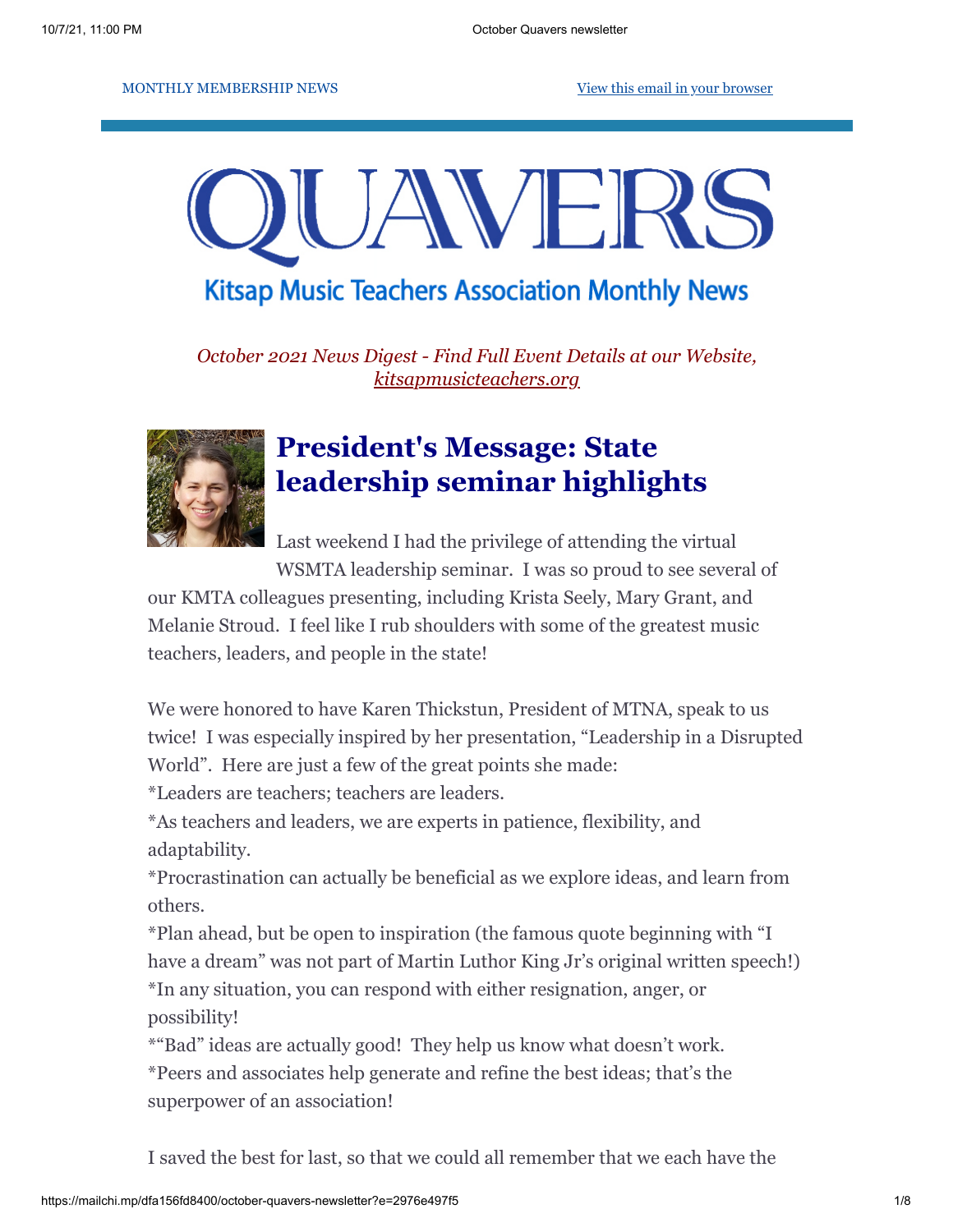#### 10/7/21, 11:00 PM **Details and Contact Contact Contact Contact Contact Contact Contact Contact Contact Contact Contact Contact Contact Contact Contact Contact Contact Contact Contact Contact Contact Contact Contact Contact**

*superpowe*r of KMTA, WSMTA, and MTNA! That makes each of us superheroes, right?

Teach on, lead on!

#### **Laura Meredith**

President, Kitsap Music Teachers Association



## **From the Vice-President: Meeting News**

Our October meeting will feature Susan Speicher, our illustrious District 3 Director. Susan will share news from the WSMTA Leadership Conference, any other information that the state

leadership wants to share with us, as well as an overview of the upcoming District 3 conference. Please join us at 10 am on October 8, at Central Kitsap Presbyterian Church. We'll start with our usual business meeting, complete with snacks and coffee. Just a reminder that masks are required by CKPC when not eating or drinking. It is such a joy to be back in person! Due to last month's

technical difficulties, we'll not be live on zoom, but a recording of Susan's time with us should be made available afterwards for those unable to attend. We are looking into solutions, and hope to be back with a zoom hybrid meeting in November.



#### **Melanie Stroud**

Vice President

## **Meeting minutes available**

Please review the minutes from both the [July](https://docs.google.com/document/d/1VUhkOcK4aEvSitZJTKffO5SP19vsP3O48yyJaMDW_z4/edit?usp=sharing) and [September](https://docs.google.com/document/d/1wZPBX2KToMGkp2-H5cfC1AELhMrhEC8V/edit?usp=sharing&ouid=117207654775875000168&rtpof=true&sd=true) meetings, so that we can quickly approve them at our October meeting.

# **Kitsap Young Musicians Festival Signups Start This Month!**

The Kitsap Young Musicians Festival on Saturday, November 6 th will be our first KMTA event open to the public in more than a year-and-a-half. I'm excited…and a little nervous about this big step!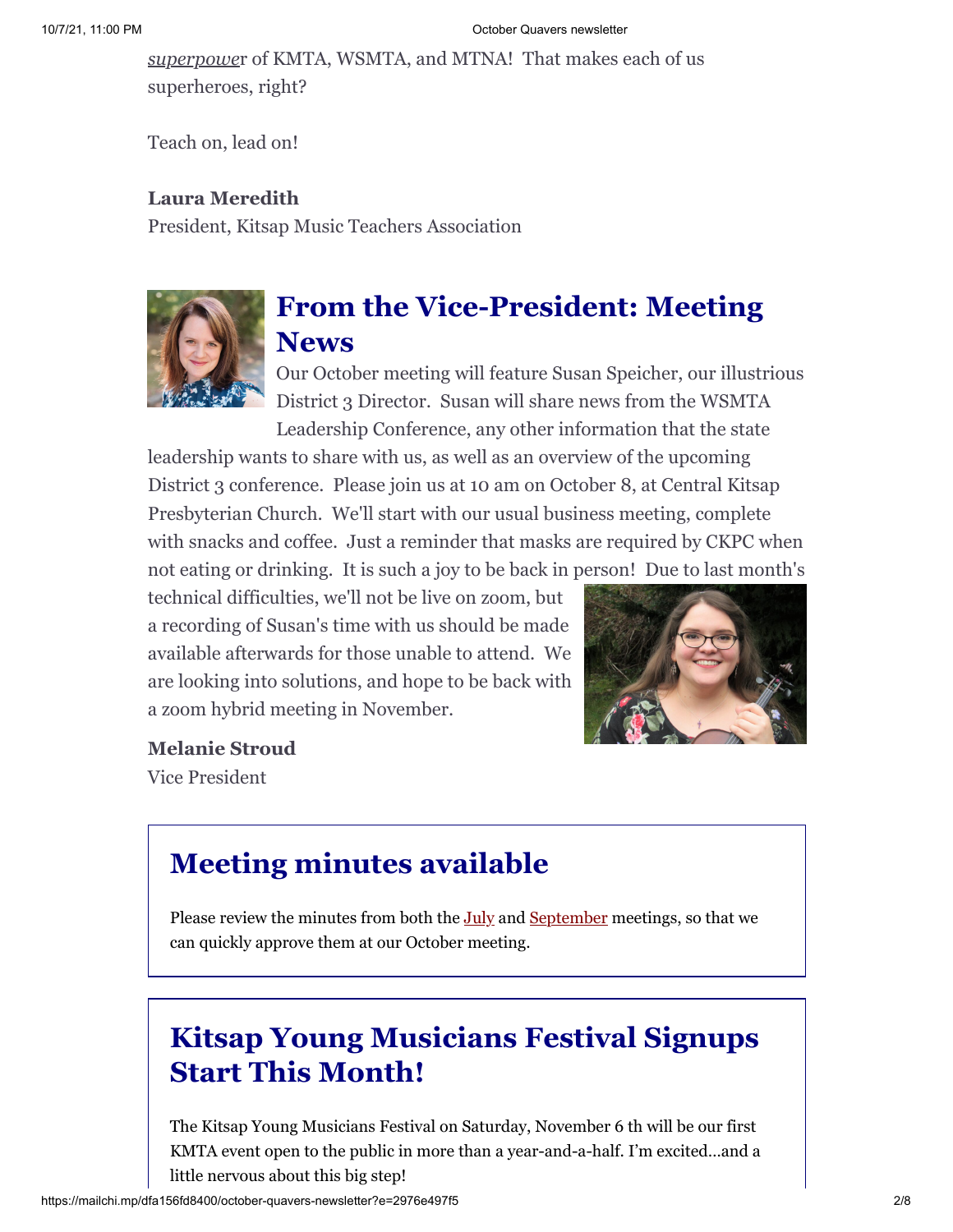The festival will take place at Central Kitsap Presbyterian Church (CKPC), where we have many of our monthly meetings. BIG thanks to Diane Layton for being our liaison with CKPC.

We will have four recitals this year. They will begin at 10:00, 11:30, 1:00 and 2:30. There will be a limit of 15 entries per recital. (Ex: A solo performance is one entry, a duet is one entry, a group of students performing together is one entry, etc.). Total performance time should be a maximum of 5 minutes for any entry. For the safety of our students, teachers and guests, we want to avoid overlap between groups in the building, so please keep to the 5-minute limit.

Registration Opens on Sunday, October 3. Sign up for slots using SignUp Genius. Watch for an email from KMTA which will contain a link to sign up. This link will also be posted on the members only page on the KMTA website.

IMPORTANT: Confirm times with your students BEFORE you sign them up, please! Kindly do not sign up for slots unless you are SURE your students are available at that time. We want to be sure all members have an opportunity to sign up some students. Therefore, you may sign up for a maximum of 5 entries from your studio until October 15. On October 16, any remaining spots will be opened up to all on a first-come, first-served basis. Consider the advantages: you can sign up the mostprepared students first, then see how others are coming along! Another advantage: let them work out their scheduling issues, then add them later once they are ready to commit to a specific time. Switching times is not an option if the desired time slot has filled and/or registration has closed.

Registration closes on October 22. Soon after, you'll receive a form to complete with program information. One easy, standard Excel form for each studio. You'll have one week to complete and submit it.

Payment will be handled via PayPal after registration has closed.

Permission slips will be required for all student participants. These forms may be submitted as a PDF attachment to your email to me with your program information or submitted via US mail by Saturday, October 30.

All participants (teachers, students and guests) are expected to follow Covid-19 health guidelines. Currently, masking indoors is the law throughout Washington State. If for any reason you, your student, or their family are unable to comply with this law, please do not sign up for this event. The only exception to masking will be for voice students and those playing wind instruments. They will be allowed to remove their masks while they perform behind a plexiglass barrier.

I'll be available at our meeting on October 8th to answer your questions regarding registration. Here's to a safe and successful re-entry to live music performance for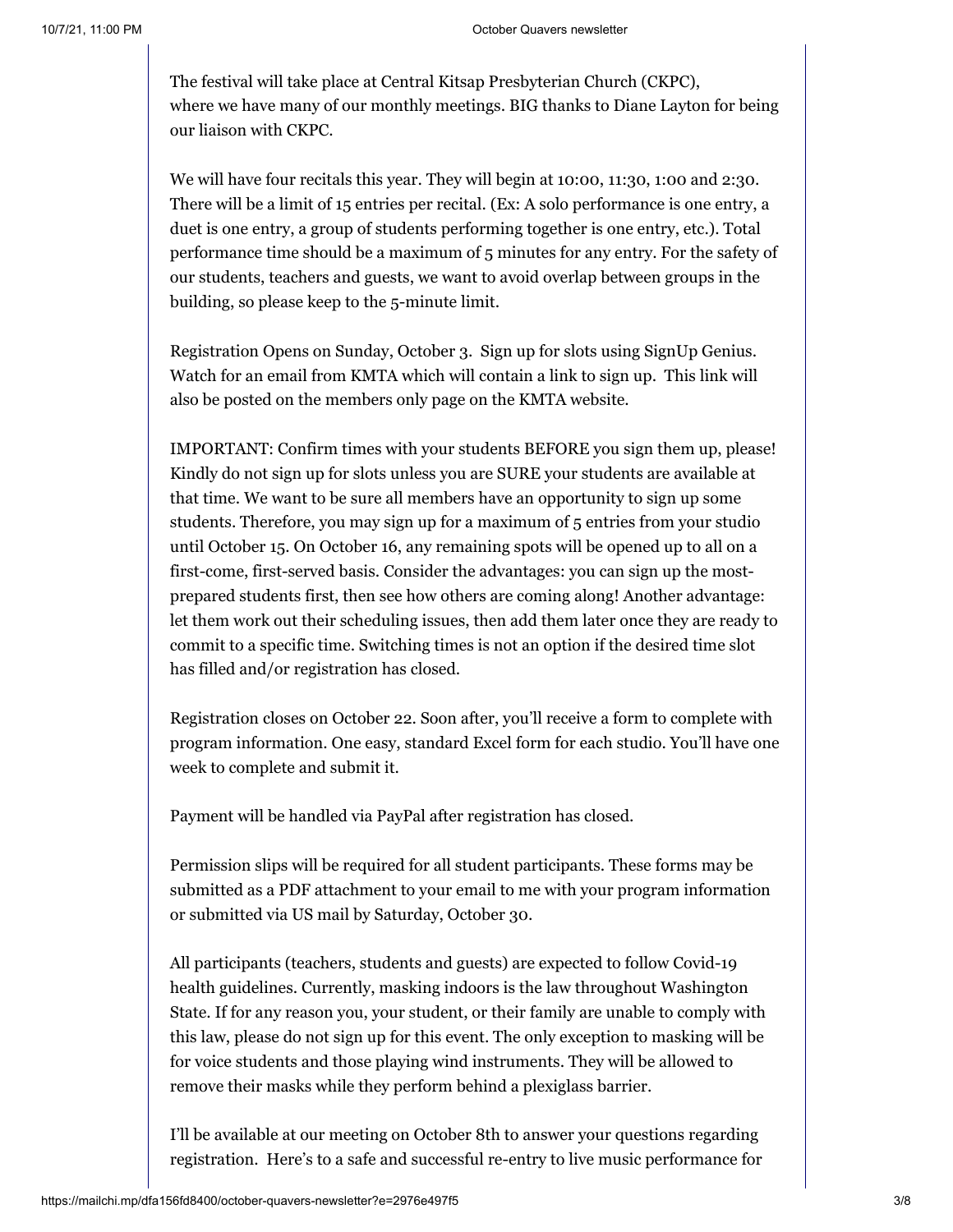KMTA!

Krista Seely

## **District 3 conference**

I am so excited to announce the District III Virtual Conference! On November 7th, at 2 pm, we will have Rhoda Bernard from Berklee Institute teaching us "Reaching Every Student: Universally Designed Strategies for Private Music Lessons." At 3pm we will have a guided discussion on our experience teaching special needs, and discuss the use of various creative tools that make learning accessible.

Registration is open online through the WSMTA website [here.](https://wsmta.org/districts-2021-virtual-district-iii-conference/) Tickets cost \$10 if you register by October 25th, and \$15 if you register by November 6th. **I HIGHLY encourage you to register early** so I have time to mail you some accessible teaching aides.

I also need to volunteers to let people into the Zoom room, and to monitor and ask chat questions for the Q and A after the presentation.

After registration, I will send out an email asking for questions about the topic.

If you have any questions, ask away! -- Susan Speicher 253-232-6804 speichersusan@gmail.com

### **Virtual Halloween "Monster Concert"**

Since we cannot do an in-person Monster Concert this year, we're doing a Monster Playlist for Halloween! Any solo, duet, or ensemble performance, especially featuring spooky music and/or costumes (kid-friendly), would be a welcome addition! Please upload your *unlisted* video to YouTube, and you (the teacher) can submit the video link [here](https://docs.google.com/forms/d/e/1FAIpQLSd6Cb5x8s9gAuz4ya7PF3EtMrudIjeb5RPvHtz2gQDU9KOR6g/viewform?usp=sf_link). Submissions are encouraged by October 20, to maximize enjoyment during the Halloween season!

## **Invest in Yourself**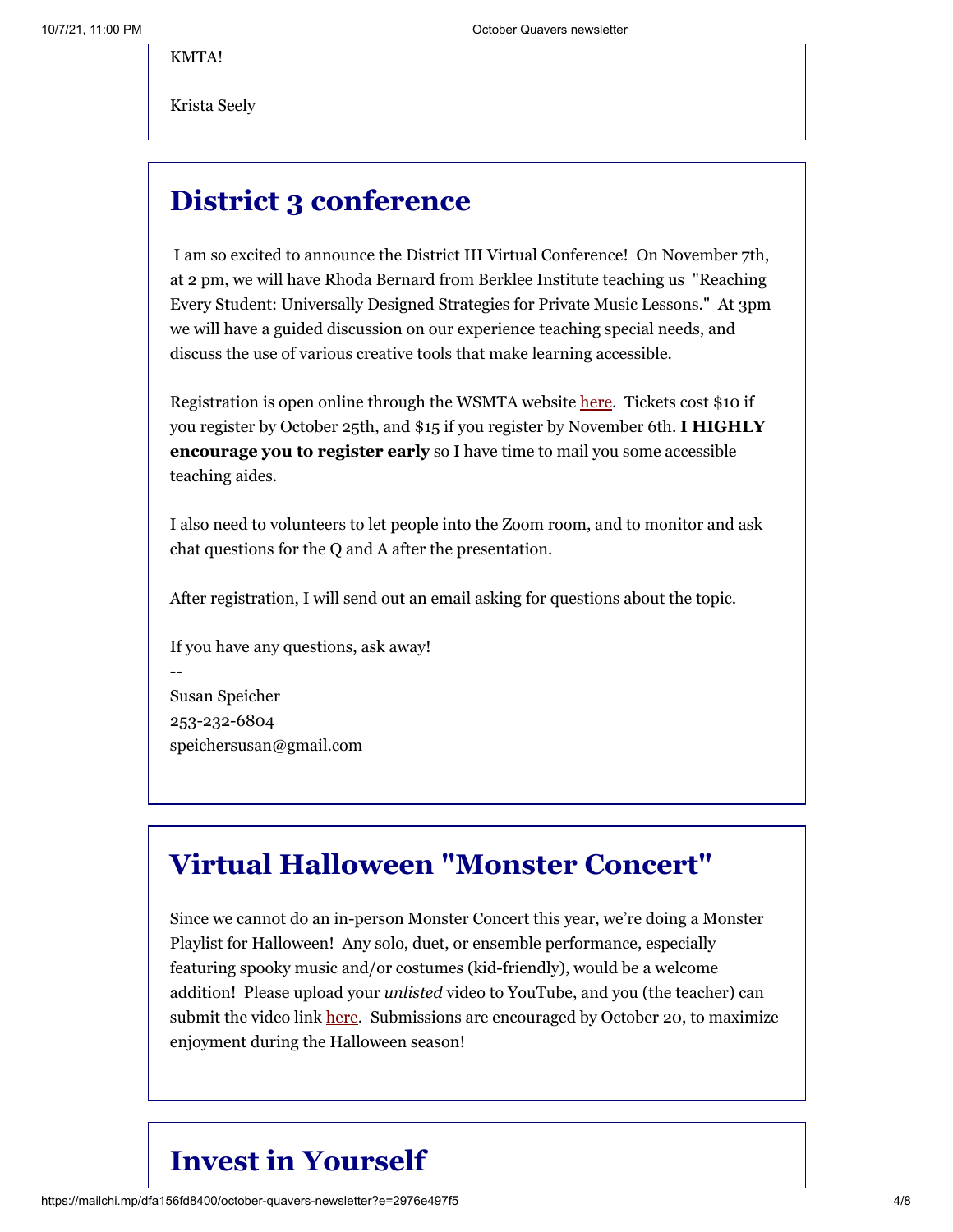One of the best things you can do for your students is to invest in yourself as a teacher. MTNA provides a wonderful vehicle for teacher growth— National Certification. Teachers who have gone through the process to become Nationally Certified Teachers of Music (NCTM) have reported that the experience was one of learning and personal growth.

I'd be happy to guide and encourage you through the certification process. If you're concerned that you don't have time to work towards certification, be aware that most of the certification projects can be completed at your own pace prior to submitting an application and fee to MTNA. The one-year time limit does not start until your application has been submitted. WSMTA usually has teacher certification grants available to offset part of the application fee.

Interested? Curious? Please contact me and I'd be happy to answer any questions you may have.

Joann Richardson, NCTM KMTA Certification Chair

## **Piano MAP**

I am asking upfront for your patience and cooperation as there will be some inevitable changes. Here are the situations where I am at as of October 2021:

1. Before COVID19, about 200 students and 15 teachers had participated in piano MAP and it was pretty consistent for a while. However, we only had  $1/3$  of the students and 8 teachers last year with virtual MAP.

2. Some of the teachers who used to participated in MAP have retired from teaching in 2020 and 2021.

3. I have not yet received any specific instructions from WSMTA about which way we will do MAP in 2022.

4. I will plan for 'in person' MAP as default but it could change depending on how COVID 19 plays.

5. I secured three wonderful visiting artists. The locations will be determined after I get the preliminary reports on November 15.

Feb 25-26 : Nancy Jang Feb 26-27: Nicole Kim March 4-5-6 : Hannah Cho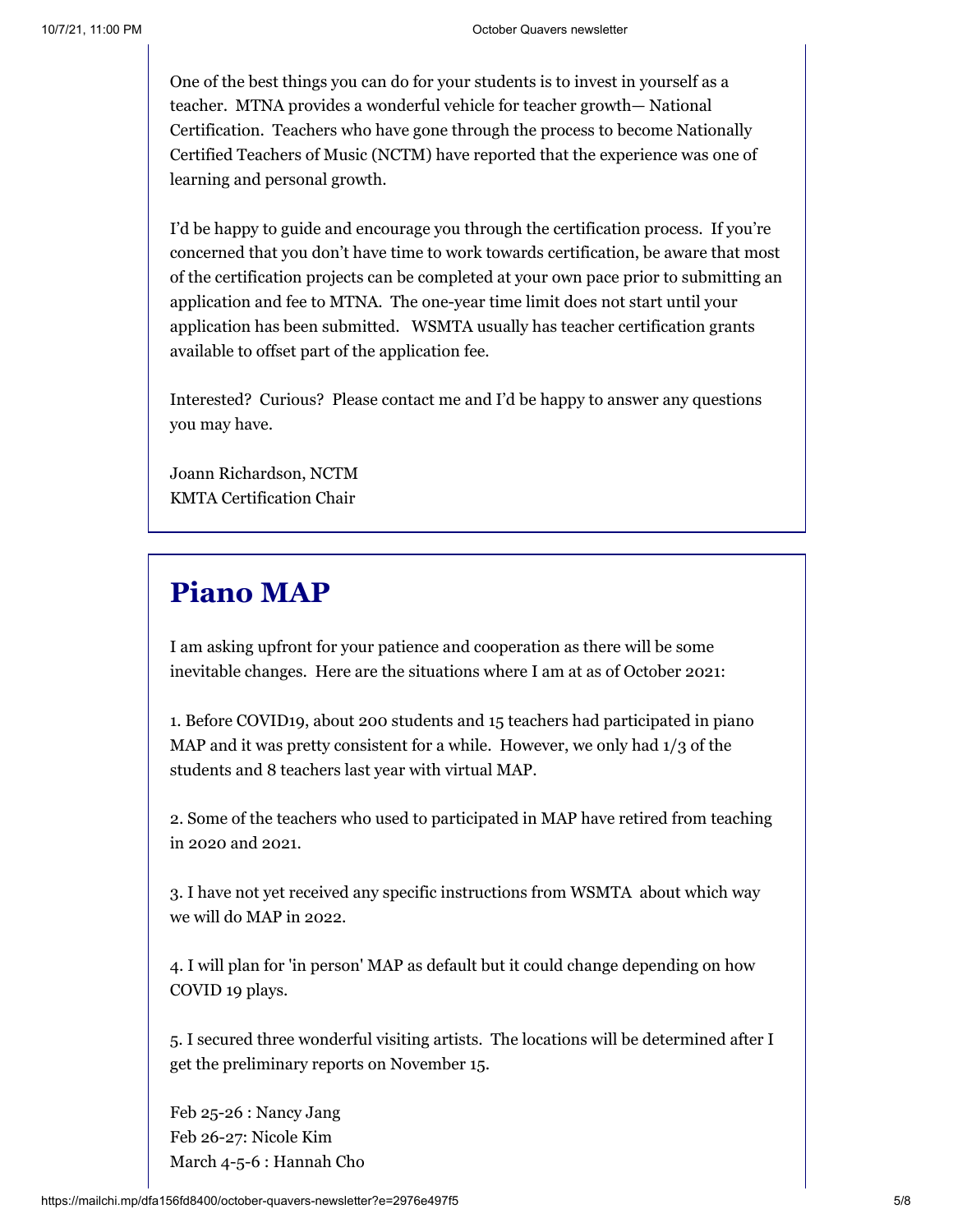Sun Gamble, NCTM

### **Strings MAP**

I am pleased to welcome back Myrnie Van Kempen as our visiting artist this year. She will be working with our strings students on March 4th and 5th, and although it's difficult to make guarantees these days, our plan is to be in person. Strings teachers please start talking up this great opportunity to your students and let me know by November 15th how much time you think you'll expect to use. Stay tuned for more details on this in an upcoming email.

Melanie Kurtzbein kurtzbein4@gmail.com

## **Voice MAP**

Voice MAP will be on February 5th, with VA Candace Pullom from Cornish, pending her approval as a VA. If you are interested in entering voice students, please contact Melanie Stroud at melaniejoymusic96@gmail.com

## **Studio Space at Island Music Guild**

Island Music Guild is a cooperative organization of music teachers located in Rolling Bay on Bainbridge Island with studio space available for rent for qualified music teachers in Kitsap County. If you, or someone else you know, are looking for a comfortable, convenient and affordable studio location, look no further! For more information, please contact Kathryn Arnold at (360) 204-4406.

### **Free Piano**

A friend of mine recently moved into a new home which has a beautiful Kawai upright piano, built between 1989-1992. It's a model Kawai CD-21D. She doesn't play and would like to donate it to a student. They would need to move it from her home in Bremerton. Please see photos of the piano and information with serial number etc. Please contact me at emcrim219@gmail.com for more information. Eva Crim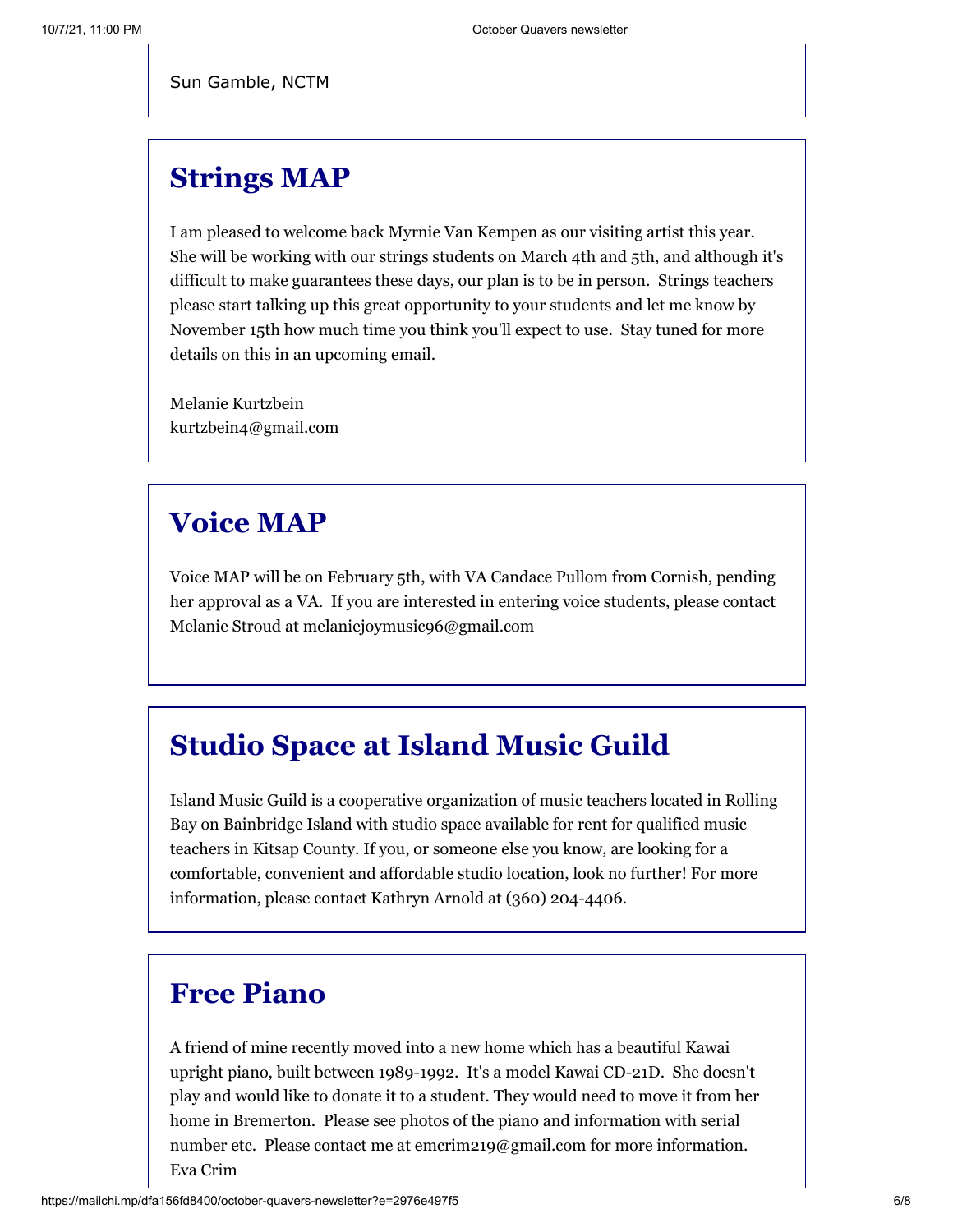10/7/21, 11:00 PM October Quavers newsletter



# **Do you have info to distribute to KMTA?**

Please send all communication items (website updates/documents, email blasts, Quavers articles, etc.) to Melanie Kurtzbein: kurtzbein4@gmail.com . Plain text in an email body and image files work best.

*Quavers* articles should be submitted at least 3 days before the end of the month.